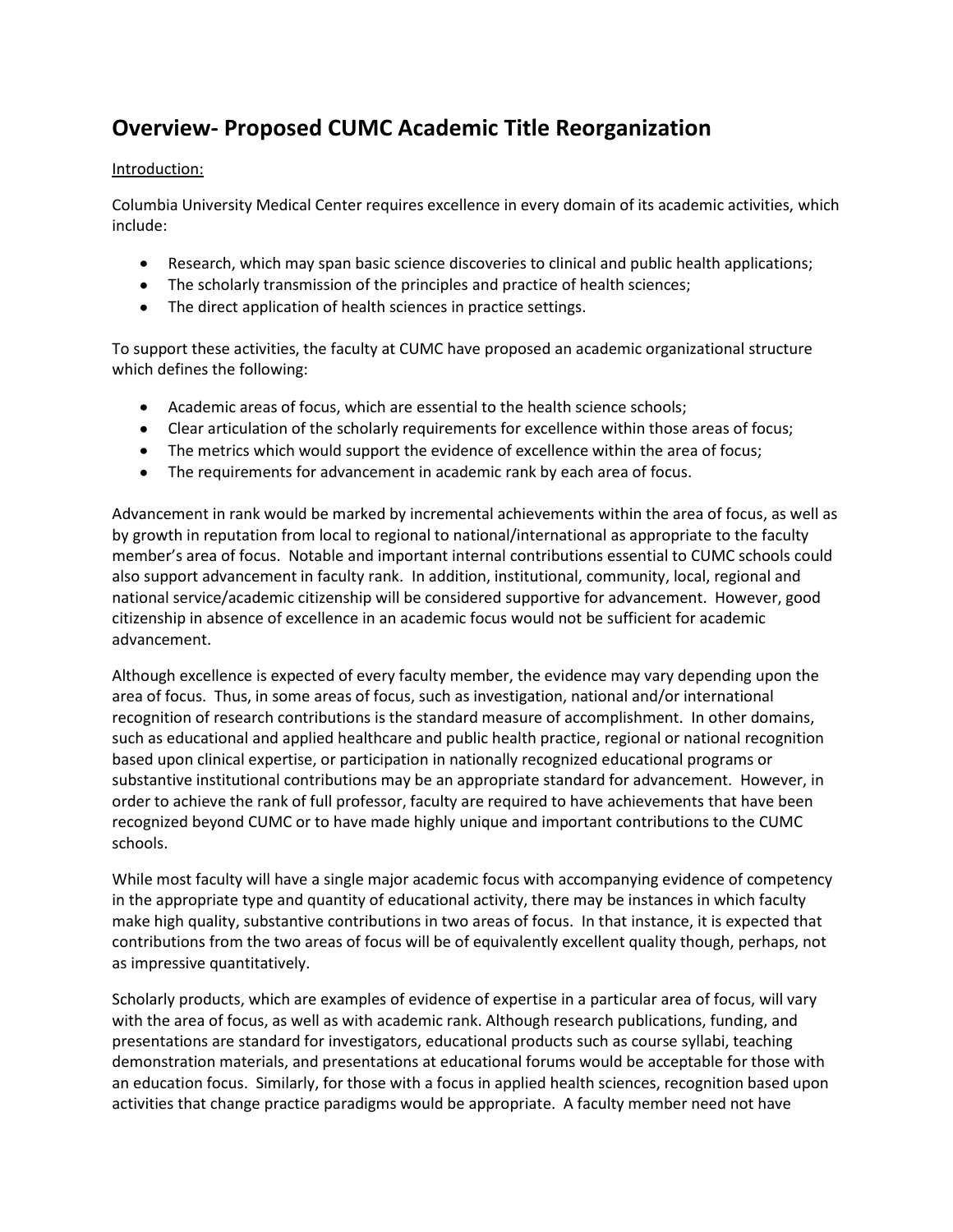examples of every type of evidence in their portfolio, but examples selected should be of sufficient quality to support an evaluation of excellence in the academic focus, and should be quantitatively appropriate to the academic rank.

## Proposal for Full Time Faculty:

At Columbia University Medical Center, it has been proposed that there be two academic tracks into which full time faculty may be appointed instead of the four currently used. Full time faculty could be appointed into the existing "Unmodified or Tenure Track", which has university-wide criteria for advancement, or into the non-tenured title designated "at CUMC" (or, rarely, "at an affiliated institution" at a campus other than CUMC). The "At CUMC" title would be further subdivided into three scholarly areas of focus.

The "Unmodified Tenure Track/ Tenured" appointment requires a program of research that is nationally/internationally recognized to be amongst the best in the country as evidenced by publications in journals of highest impact, continuous and incremental peer-reviewed competitive research funding, and national/international acknowledgements of being amongst the leaders in the discipline. No changes are proposed to this academic track.

Within the "At CUMC" title, there would be three scholarly areas of focus upon which faculty may choose to concentrate. These areas of focus encompass the varied activities required by outstanding health science schools:

- Investigation,
- Educational scholarship and leadership,
- Applied health care and public health practice.

Irrespective of the area of focus on which a faculty member would concentrate, there would be an expectation that the faculty member would carry out the requirements of the academic area of focus at the highest performance level; Further, performance expectations would be clearly articulated.

In general, appointment to the Unmodified or Tenure Track or to a Tenured position is based upon the university-wide standard of recognition of excellence in research which places the faculty member amongst the select few leaders of his or her discipline. Such research should be original, creative, transformative, and it should substantively advance the discipline of the faculty member. "Appointments to Tenure Track/Tenure are offered to scholars in those areas of research of the highest priority to the university."<sup>\*</sup> It is expected that the nominee must be an outstanding scholar "who has demonstrated the capacity for imaginative and original work" \* that places that individual amongst the very top of scholars in his/her discipline. "Every candidate should have produced work of truly outstanding quality"<sup>\*</sup>, while "the quantity of publications is of lesser concern". "Tenure, moreover, is not simply a reward for past accomplishments", but it also marks the expectation that the candidate will continue to be an important and productive scholar who is widely recognized as among the leaders of his/her discipline.

The second track, which would be designated "at CUMC" and would subsume all current full-time nontenure eligible faculty titles, would be further subdivided into three different areas of academic focus to accommodate the broader range of academic activities required for health sciences faculty.

 $\overline{\phantom{a}}$ 

<sup>\*</sup> Faculty Handbook 2008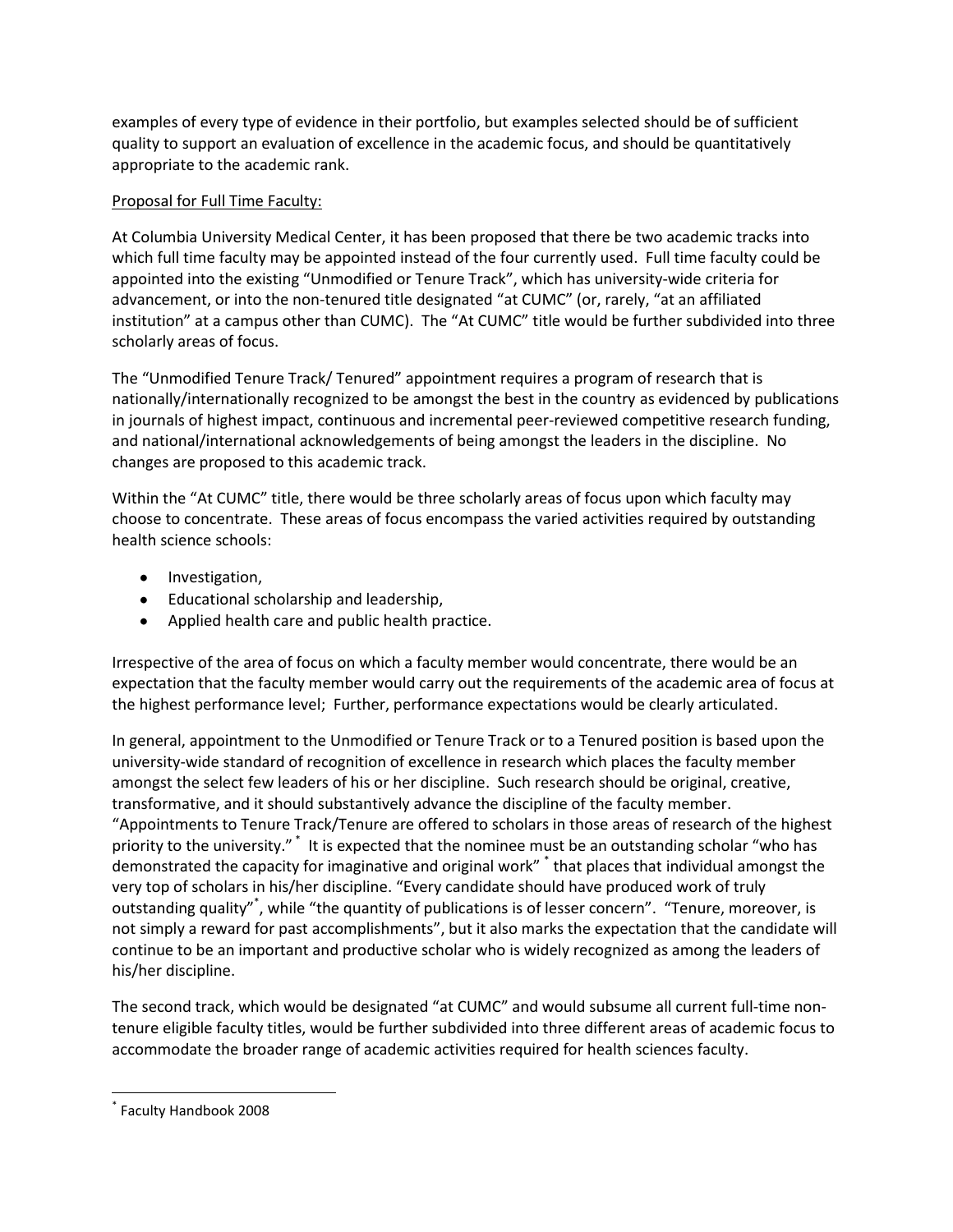- Investigator focus- Individuals with this focus may engage in a broad range of investigational activities with roles ranging from research leader, major contributor, collaborative research team member, or research site investigator. Appropriate benchmarks of contribution to the research work, including authorship of manuscripts and a record of research funding (which might come from federal, industrial or foundation sources) and research presentations would be benchmarks for success in this area of focus.
- Educational scholarship and Leadership focus- The scholarship of education is about promoting learning through effective application of the sciences of teaching and learning, leadership, and instructional design. Thus, individuals with this focus would be expected to be intensively involved in all three domains of education:
	- Direct involvement in the process of promoting learning
	- Support of the infrastructure needed for learning
	- Development of products used by others in learning
- Applied healthcare or public health sciences focus- The scholarship of application is the interaction between knowledge and its practical use. Translation of evidence to practice and evidence-based practice are examples of the scholarship of application of clinical and public health sciences. Faculty with this area of focus will be expected to be acknowledged experts in their clinical or public health discipline and contribute to:
	- Provision of patient care or direct public health interventions
	- Development/implementation of clinical or public health programs
	- Development/implementation of clinical or public health programs used by others

Educational contributions and university or public service are required of all CUMC faculty members; however, these contributions may occur in many settings and may take many forms. The type and magnitude of educational contributions will vary according to the academic area of focus, but would be expected to be broader and more robust when the academic area of focus is the educational scholarship and leadership focus or the applied health sciences focus. University and public service may be at the clinical, departmental, school or university level, or include local, regional, national, or international efforts.

## Proposal for Part-Time Faculty:

The above two tracks would be available only to full time faculty. Part time faculty, whether based at the CUMC campus or at affiliated institutions, would be eligible for titles which include clinical modifiers. Part time faculty whose contributions are primarily preceptorial teaching in clinical settings would have the "clinical" prefix title. Part time faculty with significant investigative or educational leadership accomplishments would have the "clinical" suffix title. Criteria for advancement in rank of part time faculty would be qualitatively similar to those for full time faculty for each area of focus, though